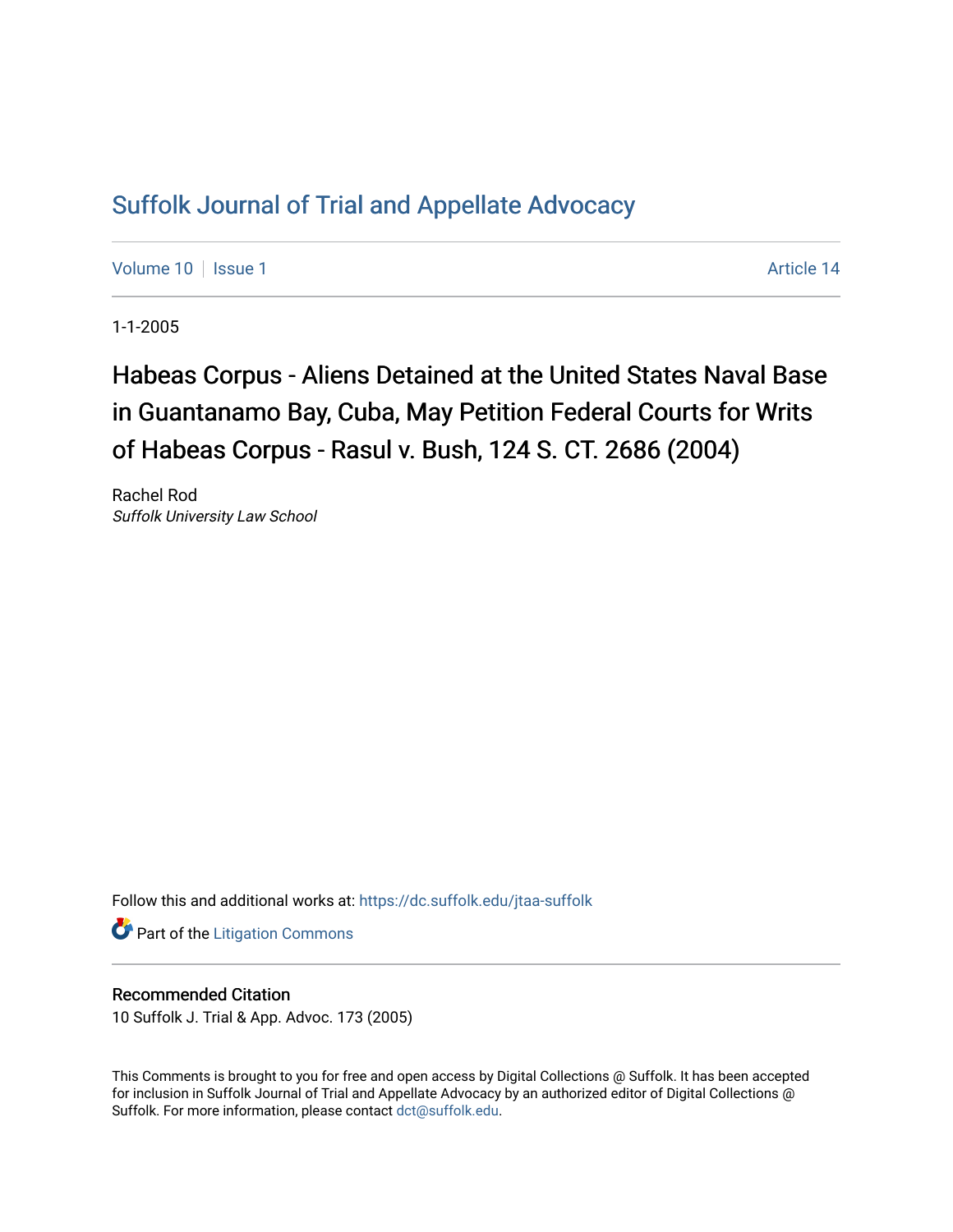# **HABEAS CORPUS - ALIENS DETAINED AT THE UNITED STATES NAVAL BASE IN GUANTANAMO BAY, CUBA, MAY PETITION FEDERAL COURTS FOR WRITS OF HABEAS CORPUS -** *RASUL v. BUSH,* **124 S. CT. 2686 (2004)**

Although the United States Constitution grants prisoners the right to challenge the lawfulness of their confinement by filing a petition for a writ of habeas corpus, the federal habeas statute limits the judiciary's power to grant the writ "within their respective jurisdictions."' Recently, in *Rasul v. Bush,2* the United States Supreme Court attempted to define an alien's statutory right to petition for a writ of habeas corpus, as distinguished from his or her constitutional right. In 1950, the Court held that to preserve wartime security, an enemy alien captured, detained and convicted for war crimes outside the sovereign territory of the United States does not have a constitutional right to petition for a writ of habeas corpus.<sup>3</sup> While the Court in *Rasul* was mindful of the President's war powers when it considered an overseas alien's statutory right to petition for habeas relief, it held that the federal habeas statute does not bar an alien's constitutionally proper habeas petition so long as the alien is detained within a "territory over which the United States exercises exclusive jurisdiction and control."<sup>4</sup>

Prior to the *Rasul* petitioners' capture, Congress passed the Authorization for Use of Military Force ("AUMF"), a joint resolution in response to the September **11,** 2001, terrorist attacks on U.S. soil, granting President Bush authority to use "all necessary and appropriate force against

<sup>&</sup>lt;sup>1</sup> See U.S. CONST. art. I, § 9, cl. 2 (stating constitutional right to petition for writ of habeas corpus may not be denied "unless when in cases of Rebellion or Invasion the public Safety may require it."); 28 U.S.C. § 2241 (1948) (setting forth scope of judicial review for petitions for writs of habeas corpus). The federal habeas statute states:

Writs of habeas corpus may be granted by the Supreme Court, any justice thereof, the district courts and any circuit judge *within their respective jurisdictions.* The order of a circuit judge shall be entered in the records of the district court of the district wherein the restraint complaint of is had.

<sup>28</sup> U.S.C. § 2241(a) (emphasis added).

<sup>&</sup>lt;sup>2</sup> 124 S. Ct. 2686 (2004).

**<sup>3</sup>** *See* Johnson v. Eisentrager, 339 U.S. 763, 774, 777 (1950) (denying constitutional right to petition for writs of habeas corpus to German nationals captured, detained and convicted for World War **II** crimes in Germany).

<sup>4</sup>*Rasul,* 124 **S.** Ct. at 2693; *see also id.* at 2698 (holding district courts may review overseas aliens' petitions for writs of habeas corpus under § 2241).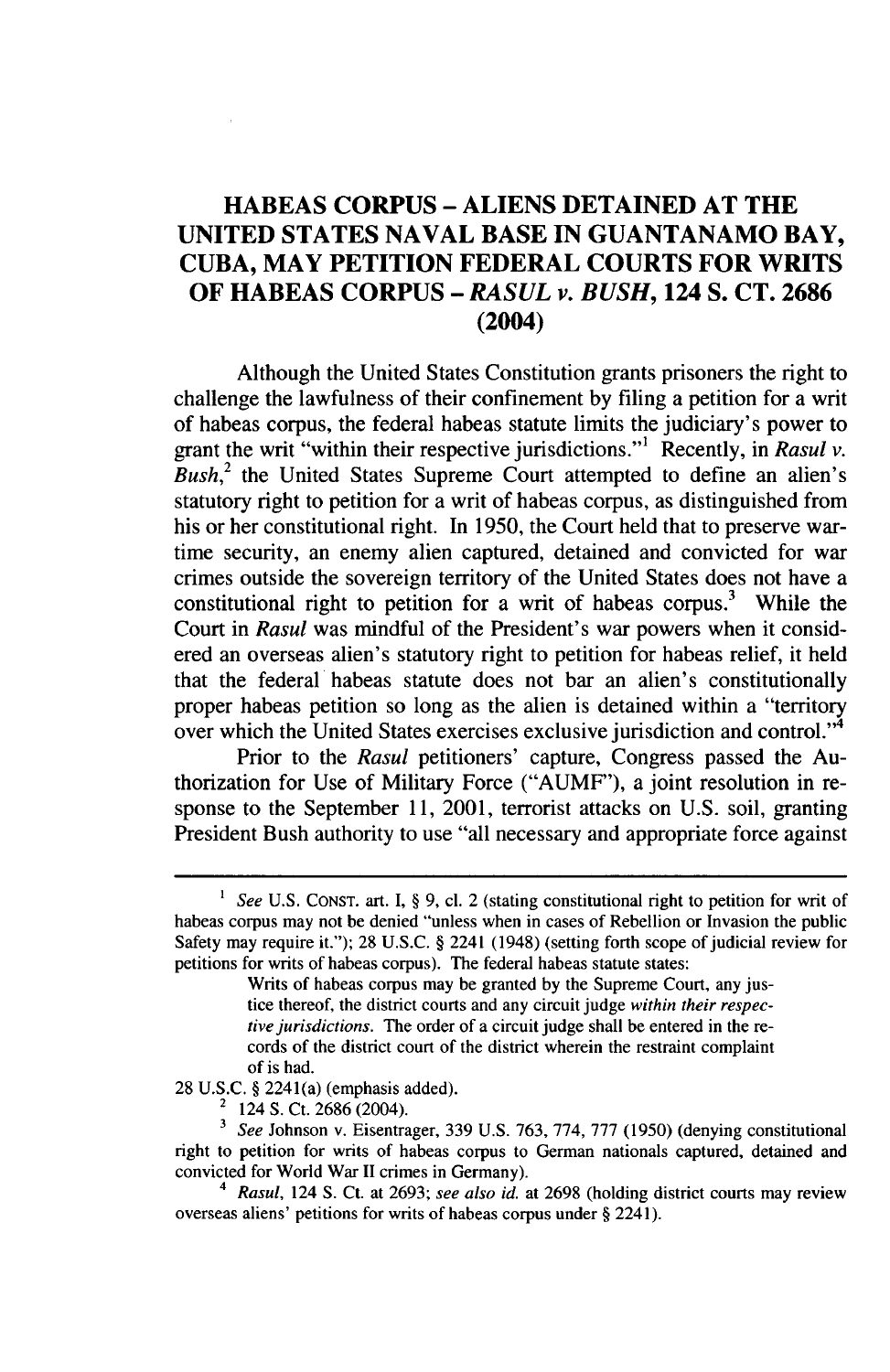## 174 *JOURNAL OF TRIAL & APPELLATE ADVOCACY* [Vol. X 2005]

those nations, organizations, or persons he determines planned, authorized, committed or aided the terrorist attacks."<sup>5</sup> The *Rasul* petitioners (hereinafter the Rasuls) and the *Al Odah* petitioners (hereinafter the **Al** Odahs) filed two separate claims in the United States District Court for the District of Columbia.6 The Rasuls petitioned for writs of habeas corpus challenging their detention at Guantanamo Bay while the **Al** Odahs alleged deprivations of their rights under the Fifth Amendment, the Alien Tort Claims Act and the Administrative Procedure Act.<sup>7</sup> The government moved to dismiss both actions under the federal habeas statute for lack of subject matter jurisdiction.8 The district court consolidated the actions because both raised the same legal issue: "whether aliens held outside the sovereign territory of the United States can use the courts of the United States to pursue claims brought under the United States Constitution."<sup>9</sup>

The district court dismissed both cases with prejudice because the **Al** Odah's complaint actually constituted a petition for a writ of habeas corpus challenging their imprisonment, and because the terms of the federal habeas statute indicated that aliens detained outside a sovereign territory of the United States did not have a constitutional right to challenge their confinement.<sup>10</sup> On appeal, the United States Court of Appeals for the District of Columbia affirmed the dismissals because, pursuant to *Johnson v. Eisentrager*,<sup>11</sup> the petitioners' lack of property or physical presence in

**7** *See Rasul,* 215 F. Supp. 2d at 58-61 (detailing all petitioners' factual allegations); *see also* U.S. CONST. amend. V (declaring federal government shall not deny individuals due process of law); Administrative Procedure Act, 5 U.S.C. §§ 555, 702, 706 (1966) (granting federal district courts authority to use statutory and constitutional law to determine legality of executive agency actions); Alien Tort Claims Act, 28 U.S.C. § 1350 (1948) (granting federal district courts original jurisdiction over alien tort claims alleging violations of federal law).

**8** *See Rasul,* 215 F. Supp. 2d at 61 (citing government's grounds for dismissal as lack of subject matter jurisdiction because petitioners detained outside district court's territorial jurisdiction).

**9** *See id.* (recognizing both petitions raised same legal issue).

**10** *See id.* at 62-63 (reasoning any challenge to confinement shall be construed as request for habeas relief); *see also id.* at 71 (holding Guantanamo Bay Naval Base not sovereign U.S. territory because the United States does not seek to grant rights to Cubans).

**"** 339 U.S. 763, 777 (1950) (holding aliens captured, detained and convicted during

**<sup>5</sup>** *See* Authorization for Use of Military Force, Pub. L. No. 107-40, §§ 1-2, 115 Stat. 224 (2001) (granting Executive authority to detain aliens at Cuban naval base).

<sup>6</sup> *See* Rasul v. Bush, 215 F. Supp. 2d 55, 56 (D.D.C. 2002) (introducing both petitioners' claims in single opinion). The Rasuls are two Australian citizens and twelve Kuwaiti citizens captured in Afghanistan during the War on Terror and detained at the U.S. Naval Base in Guantanamo Bay, Cuba. *See Rasul,* 124 S. Ct. at 2690 (outlining facts leading to Rasul's capture). The **Al** Odahs are twelve Kuwaiti citizens who were volunteering for humanitarian organizations when they were captured in Afghanistan and Pakistan during the War on Terror and transported to Guantanamo Bay. *See Rasul,* 215 F. Supp. 2d at 60-61 (describing **Al** Odah's capture).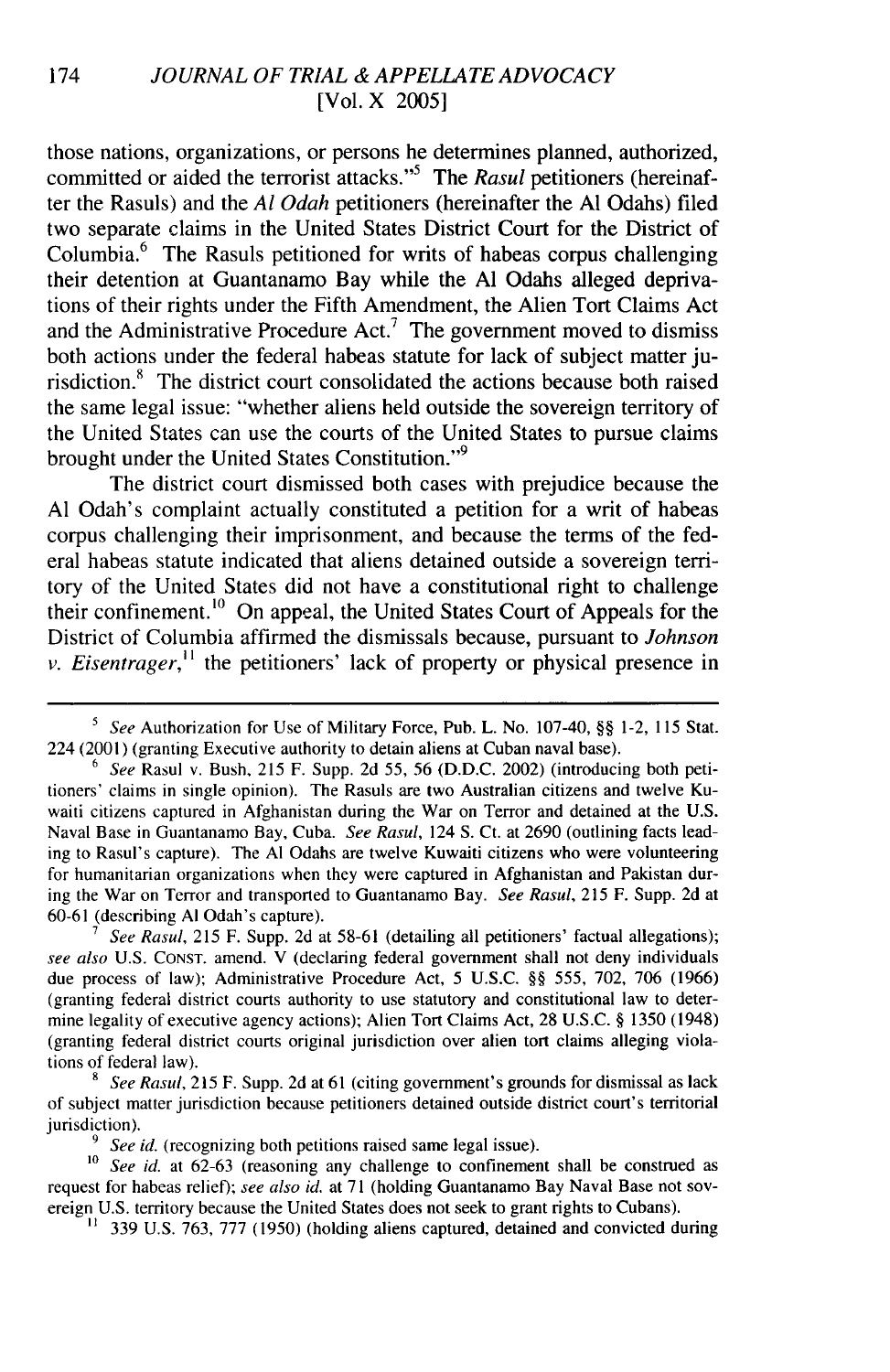the United States barred their constitutional claims.'2 The Court of Appeals further held that even if the petitioners could distinguish themselves from *Johnson,* federal courts lack habeas power over aliens at Guantanamo Bay because it is not a sovereign territory contemplated under  $\S$  2241.<sup>13</sup> The United States Supreme Court granted certiorari on November 10, 2003, to clarify the distinctions between an alien's constitutional right to petition for a writ of habeas corpus and the judiciary's statutory authority to consider the petition. <sup>14</sup>

To avoid judicial infringement on the Executive's war powers and foreign legal systems the Court is reluctant to extend constitutional rights to aliens and citizens detained extraterritorially. <sup>1</sup>5 In *Balzac v. People of* Porto Rico,<sup>16</sup> the Court summarized its policy regarding the extraterritorial application of constitutional rights as being the "locality that is determinative of the application of the Constitution **...** and not the status of people who live in  $it.^{17}$  Congress echoed the Court's extraterritorial concerns in 1948 when it enacted the federal habeas statute authorizing circuit and

<sup>16</sup> 258 U.S. 298, 309 (1922) (holding Constitution does not extend to citizens or aliens beyond U.S. borders).

**17** *Id.; see also* John F. Kasbar, Case Comment, *Aliens: Reaffirming the Territorial Distinction as the Means of Determining Constitutional Status - Kadvydas v. Davis, 533 U.S. 678 (2001),* 54 **FLA.** L. REv. 979, 985 (2002) (positing judiciary places great weight on alien's physicality to grant constitutional rights).

war time of war crimes not entitled to petition federal courts for writs of habeas corpus because never within federal court's territorial jurisdiction).

<sup>12</sup>*See* Al Odah v. United States, **321** F.3d 1134, 1140-41 (D.C. Cir. 2003) (noting prior case law denying Fifth Amendment due process rights to all aliens detained outside the United States); *see also id.* at **1137** (incorporating Australian petitioner's claim to be released from Guantanamo Bay).

**<sup>13</sup>***See Al Odah,* **321** F.3d at 1139-40 (finding present claims analogous to *Johnson* because they "are aliens **...** captured during military operations **..** in a foreign country when captured... are now abroad... in the custody of the American military... and they have never had any presence in the United States."); *see also id.* at 1142-45 (articulating Guantanamo Bay not sovereign territory because the United States does not exert "supreme dominion" in Cuba).

 $14$  Rasul v. Bush, 540 U.S. 1003 (2003).

**<sup>15</sup>** *See* United States v. Verdugo-Urquidez, 494 U.S. 259, 268 (1990) (plurality opinion) (holding Mexican citizen does not have constitutional right to challenge U.S. government search in Mexican home); Dorr v. United States, 195 U.S. 138, 148 (1904) (denying right to trial by jury to alien defendant convicted in Philippines because Congress may not impose legal system on other countries); Downes v. Bidwell, 182 U.S. 244, 280 (1901) (holding Constitution ineffective in Puerto Rico to preserve comity); Ross v. McIntyre, 140 U.S. 453, 464 (1891) (declaring Constitution does not apply to U.S. citizen located in Japan); *see also Ex parte* Quirin, 317 U.S. 1, 9 (1942) (holding foreign military prisoners in the United States facing military trial do not have right to habeas relief because Executive authorized to discipline violations of laws of war); Gov't of Canal Zone v. Scott, 502 F.2d 566, 568 (5th Cir. 1974) (declining U.S. citizen's appeal for conviction in Panama because not detained in the United States).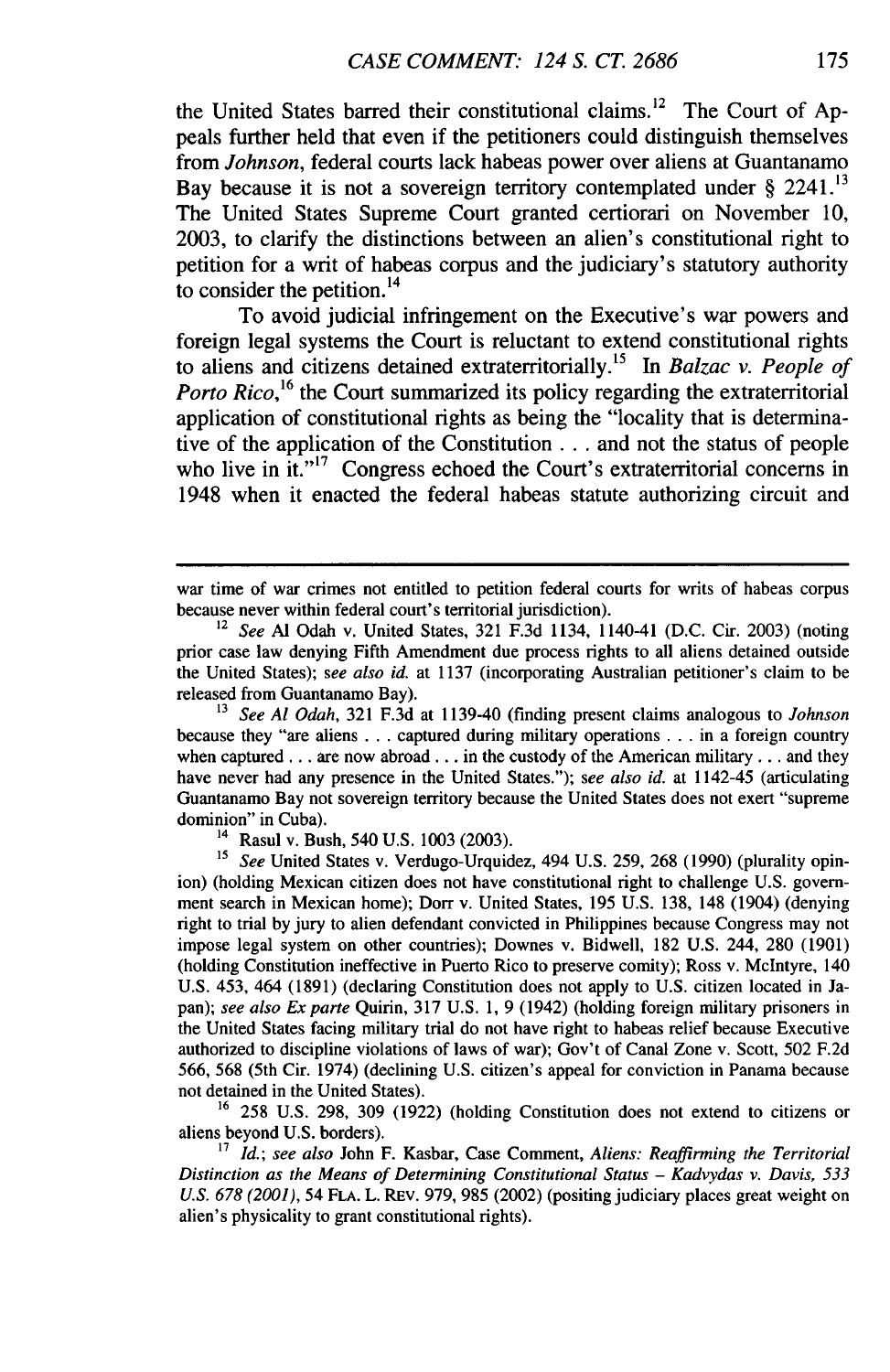district courts to grant writs of habeas corpus to detainees "within their respective jurisdictions."<sup>18</sup>

An alien's physical presence becomes a concern when the judiciary considers its authority to grant an overseas alien's petition for a writ of habeas corpus.19 The Supreme Court held in *Ahrens v. Clark2°* that, under the federal habeas statute, district courts may only issue a writ of habeas corpus to a petitioner imprisoned within the court's physical jurisdiction.<sup>21</sup> The Court extended this rationale in *Johnson v. Eisentrager22* when it held that enemy aliens who have never entered the United States did not have a constitutional right to challenge legitimate Executive detention because an alien's constitutional rights increase only "as he increases his identity with our society." $^{23}$ 

<sup>20</sup>335 U.S. at 189 (explaining one hundred twenty Germans detained in New York petitioned for habeas relief in the United States District Court for the District of Columbia).

<sup>21</sup>*See id.* at 192 (holding habeas petitioners must be within district court's territorial jurisdiction because Congress did not intend prisoners to be transported across territorial boundaries). *But see id.* at 194, 196 (Rutledge, **J.,** dissenting) (arguing bright line geography test ignores courts' lack of authority even if jailer falls within territorial jurisdiction). The *Ahrens* Court, however, did not explicitly address the issue of a petitioner imprisoned in a territory not under the authority of any district court. *See id.* at 193 n.4 (declining to address issue not presented).

 $22$  339 U.S. 763, 784-85 (1950) (holding Constitution does not protect enemy alien's rights abroad).

<sup>23</sup> See id. at 770 (holding alien's constitutional rights increase as he approaches naturalization because such rights are proportional to American allegiance); *see also* Landon v. Plascencia, 459 U.S. 21, 33 (1982) (holding Mexican arrested and detained in Mexico after living in the United States for five years established sufficient American allegiance to petition for habeas corpus); Khalid v. Bush, No. CIV.1:04-1166, 2005 WL 100924, at \*6 (D.D.C. Jan. 19, 2005) (declaring non-resident aliens detained at Guantanamo Bay under AUMF, Congress' joint resolution passed after September 11, 2001, do not have constitutional right to habeas relief); Jill M. Marks, J.D., Annotation, *Jurisdiction of Federal Court to Grant Writ of Habeas Corpus in Proceeding Concerning alien Detainees Held Outside the United States,* 192 A.L.R. FED. 595 (2004) (explaining irrationality of giving greater constitutional rights to enemy aliens than citizens subject to military tribunals). *But see* Shaughnessy v. United States, 345 U.S. 206, 212 (1953) (concluding Romanian who previously lived in the United States for twenty five years returning from international trip not entitled to habeas relief because entering alien has fewer constitutional

<sup>&</sup>lt;sup>18</sup> See 28 U.S.C. § 2241(a) (1948) (authorizing federal courts to grant writs of habeas corpus); 28 U.S.C. § 2242 (1948) (setting out procedure for party seeking writ of habeas corpus).

<sup>&</sup>lt;sup>19.</sup> See Rumsfeld v. Padilla, 124 S. Ct. 2711, 2724 (2004) (holding § 2241 requires habeas petition filed against prison warden in district of imprisonment); Ahrens v. Clark, 335 U.S. 188, 190 (1948) (holding district courts may not consider prisoners' habeas petitions when detained outside court's territorial jurisdiction); Henderson v. INS, 157 F.3d 106, 122 (2nd Cir. 1998) (holding federal courts may grant writs of habeas corpus to aliens under § 2241 if "in custody in violation of the Constitution or laws or treaties of the United States") (internal citations omitted). But *see* Abu Ali v. Ashcroft, 350 F. Supp. 2d 28, 42 (D.D.C. 2004) (ruling citizen's detention in Saudi Arabia does not preclude statutory habeas authority in district court).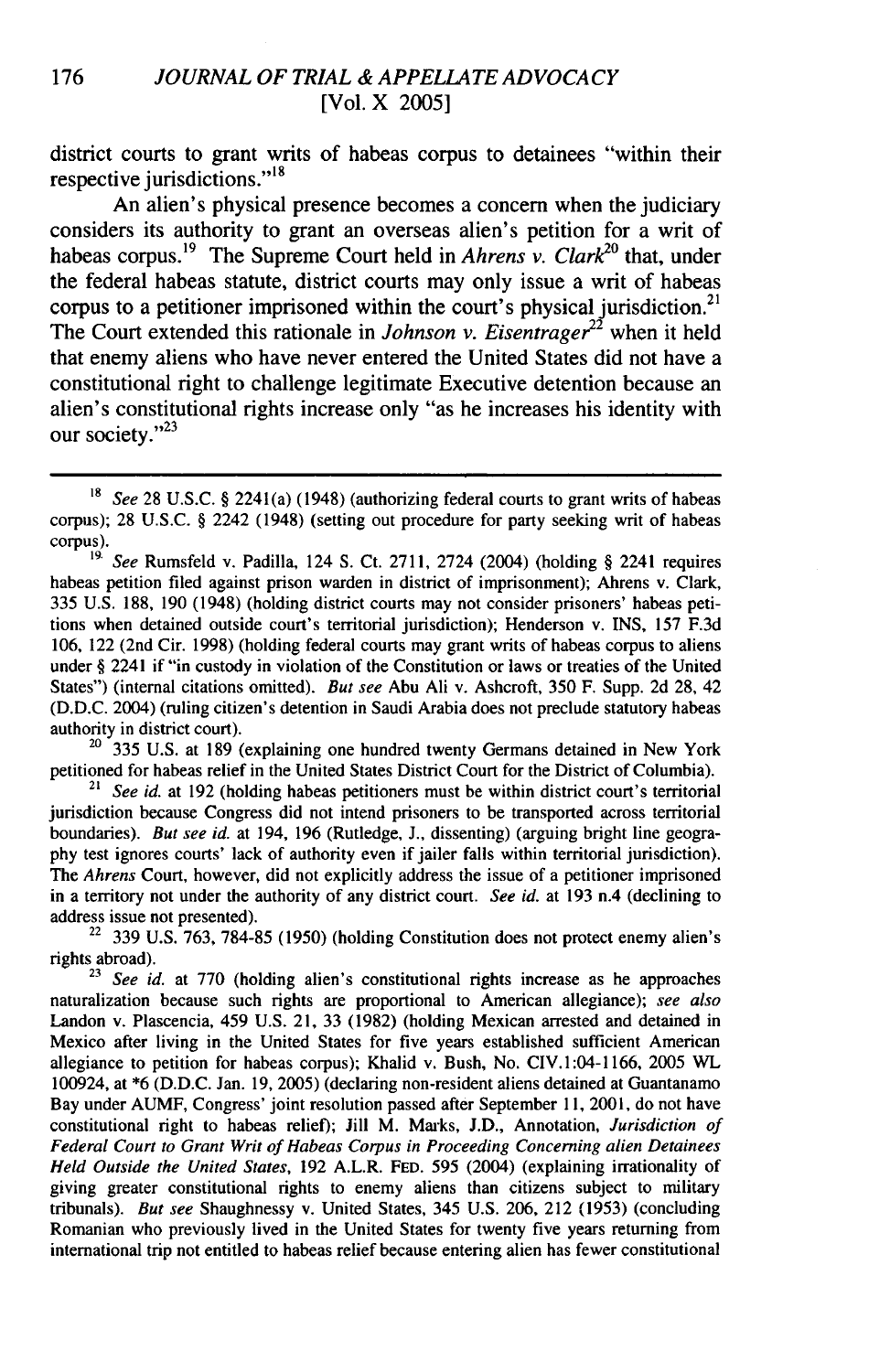The *Johnson* Court further remarked that unacceptable consequences would follow if enemy aliens detained overseas possessed constitutional rights as the judiciary could hinder war efforts and enemy nations might not give the same rights to U.S. prisoners.<sup>24</sup> The Court articulated six determinative factors to determine whether alien executive detainees outside a district court's territorial jurisdiction and classified as enemy combatants may petition the courts for a writ of habeas corpus.<sup>25</sup> Specifically this court looked to whether the Petitioner:

> (a) is an enemy alien; (b) has never been or resided in the United States; (c) was captured outside of out territory and there held in military custody as a prisoner of war; (d) was tried and convicted by a Military Commission sitting outside the United States; (e) for offenses against laws of war

entitled to habeas relief because entering alien has fewer constitutional rights than residing alien); *In re* Guantanamo Detainee Cases, Nos. CIV.A.02-CV-0299CKK, CIV.A.02-CV-0828CKK, CIV.A.02-CV-1130CKK, CIV.A.04-CV-1135ESH, CIV.A.04-CV-1136JDB, CIV.A. 1144RWR, CIV.A.04-CV-1164RBW, CIV.A.04-CV-1194HHK, 2005 WL 195356, at **\*17** (D.D.C. Jan. 31, 2005) (recognizing alien detainees have same due process rights to petition for writs of habeas corpus whether detained in United States or Guantanamo Bay). *See generally Khalid,* 2005 WL 100924, at \*2 n.2 (defining enemy combatant as citizen or alien who helps "enemy armed forces") (internal citations omitted); Marks, *supra* note 23 (defining enemy alien as citizen of nation "at war with the United States").

<sup>24</sup> See Johnson, 339 U.S. at 779 (reasoning Court must consider future implications to granting constitutional rights to aliens detained overseas); *see also* Burns v. Wilson, 346 U.S. 137, 142-44 (1953) (upholding narrow review of servicemen's petitions for habeas relief in Guam to avoid judicial encroachment on valid military proceedings); *Ex parte* Quirin, 317 U.S. 1, 9 (1942) (upholding executive power to establish military tribunals to punish war criminals); Steven R. Swanson, *Enemy Combatants and the Writ of Habeas* Corpus, 35 ARIZ. ST. L.J. 939, 978-81, 1004-05 (2003) (positing enemy alien habeas petitions negatively impact war effort because United States will lose international standing and risk national security); Captain Christopher M. Schumann, Note, *Bring It On: The Supreme Court Opens the Floodgates With Rasul v. Bush,* 55 A.F.L. REV. 349, 367-70 (2004) (contending enemy alien habeas petitions increase litigation, burden military, hinder military intelligence and increase likelihood of detainees' release). *But see* Hamdi v. Rumsfeld, 124 S. Ct. 2633, 2648 (2004) (holding citizen enemy combatant entitled to challenge enemy combatant status before federal courts); Application of Yamashita, 327 U.S. 1, 17 (1946) (upholding Japanese general's right to petition for habeas relief in U.S. territory, but denying petition because military tribunal legitimately tried and charged him); United States v. Tiede, 86 F.R.D. 227 (1979) (declaring the Executive may not violate Constitution when acting overseas); Michael I. Greenberger, *Three Strikes and You're Outside the Constitution,* 37 MD. B.J. 14, 16 (2004) (questioning military commission's ability to try Guantanamo Bay detainees without judicial review); Gerald L. Neuman, *Habeas Corpus, Executive Detention, and the Removal of Aliens,* 98 COLUM. L. REV. 961, 982 (1998) (explaining judges better equipped than military tribunals to evaluate executive detention because judges are detached and better able to consider Executive denials of individual liberty).

<sup>25</sup>*See Johnson,* 339 U.S. at 775-76 (affirming courts will consider whether state of war exists when reviewing enemy alien habeas petitions). *But see* Marks, *supra* note 23 (maintaining alien detainee's enemy combatant status, formal charges, military conviction and state of war do not bear on constitutional right to petition for habeas relief).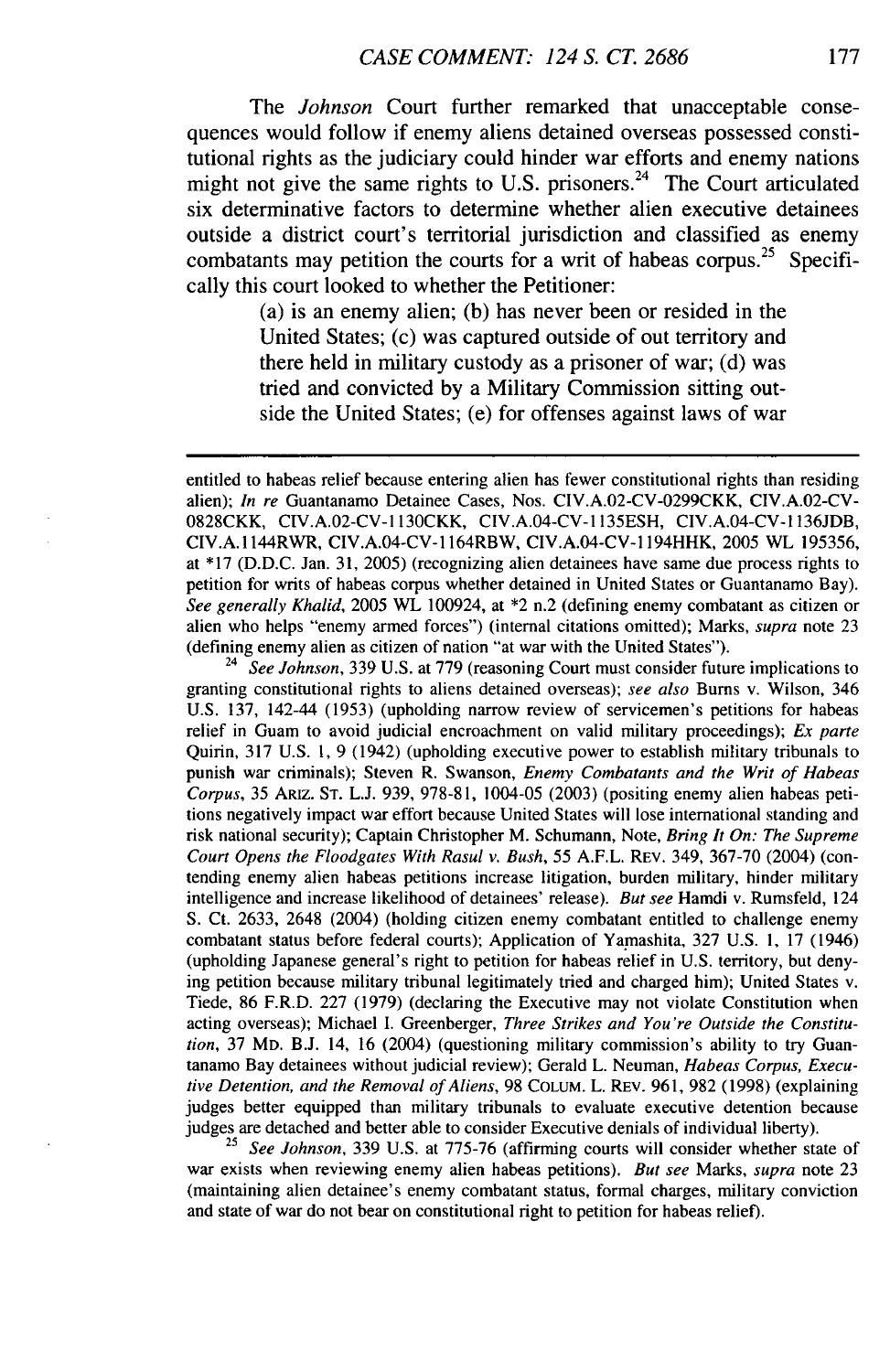committed outside the United States; (f) and is at all times imprisoned outside the United States.<sup>26</sup>

Because the *Johnson* petitioners satisfied all six factors, the Court refused to consider the aliens' habeas petitions because doing so would amount to an unconstitutional judicial invasion of the Executive's authority to discipline war criminals. $^{27}$ 

The Court relaxed its extraterritorial constitutional rights policy after *Johnson*<sup>28</sup> In the plurality decision *Reid v. Covert*<sup>29</sup> Justice Harlan articulated that the extraterritorial reach of each constitutional right should be considered in light of individual facts and circumstances and be denied when it "would be impractical and anomalous."<sup>30</sup> The Court also reconsidered § 2241 in *Braden v. 30<sup>th</sup> Judicial Circuit Court*<sup>31</sup> and held that

<sup>27</sup>*See Johnson,* 339 U.S. at 774, 786 (declaring Executive's power to hold military tribunals during and after hostilities is "essential to war-time security [and] ... long established"); *see also id.* at 771 (affirming U.S. security requires aliens of nations at war with the United States to have fewer constitutional rights than other aliens); *Shaughnessy,* 345 U.S. at 212 (declaring court will not review Executive's political decisions); Hirota v. MacArthur, 338 U.S. 197, 198 (1948) (refusing to review non-resident aliens' habeas petitions because detainees tried and convicted in military tribunal); *Khalid,* 2005 WL 100924, at \*5 (concluding judiciary should broadly construe President's authority under AUMF to avoid impeding war powers); Arthur H. Garrison, *The War on Terrorism on the Judicial Front, Part* I: *The Courts Strike Back,* 27 AM. **J.** TRIAL **ADVOC.** 473, 485-86 (2004) (distinguishing between President's foreign affairs and domestic powers to determine right to petition for habeas relief). *But see* INS v. St. Cyr, 533 U.S. 289, 301 (2001) (explaining habeas review most effective when evaluating Executive detention); United States v. Moussaoui, 382 F.3d 453, 468-69 (4th Cir. 2004) (explaining judiciary assesses legitimacy of Executive conduct when constitutional interest outweighs Executive prerogatives); Abu Ali v. Ashcroft, 350 F. Supp. 2d 28, 62 (D.D.C. 2004) (reasoning Executive's war powers never completely consume citizens' due process rights).

<sup>28</sup>*See* Hamdi v. Rumsfeld, 124 **S.** Ct. 2633, 2648 (2004) (granting writ of habeas corpus to U.S. citizen captured in Afghanistan because citizen entitled to challenge enemy combatant classification under due process clause); Reid v. Covert, 354 U.S. 1, 5-6 (1957) (plurality opinion) (granting U.S. citizens habeas petitions after military convictions in England and Japan because citizen retains constitutional rights abroad); *see also* Ralpho v. Bell, 569 F.2d 607, 618 (D.C. Cir. 1977) (holding alien in Micronesia may sue the United States for due process violations). *But see supra* note 15 and accompanying text.

 $29$  354 U.S. at 5-6 (plurality opinion) (granting U.S. citizens habeas petitions after military convictions in England and Japan because citizen retains constitutional rights abroad)

<sup>30</sup>*See id.* at 75 (Harlan, **J.,** concurring) (limiting grant of extraterritorial constitutional rights to specific circumstances involving location, crimes and other options); *see also Al* Odah v. United States, 346 F. Supp. 2d 1, 8 (D.D.C. 2004) (finding alien petitioner's right to petition for habeas relief confers right to counsel).

**"1** 410 U.S. 484, 485 (1973) (explaining Kentucky grand jury indicted prisoner in

<sup>26</sup>*Johnson,* 339 U.S. at 781; *see also* Swanson, *supra* note 24, at 962 (stating alien's country of origin, where captured and detained, whether alien charged with war crimes and whether the United States is at war with alien's native country are factors to determine court's authority over enemy alien's petition for writ of habeas corpus).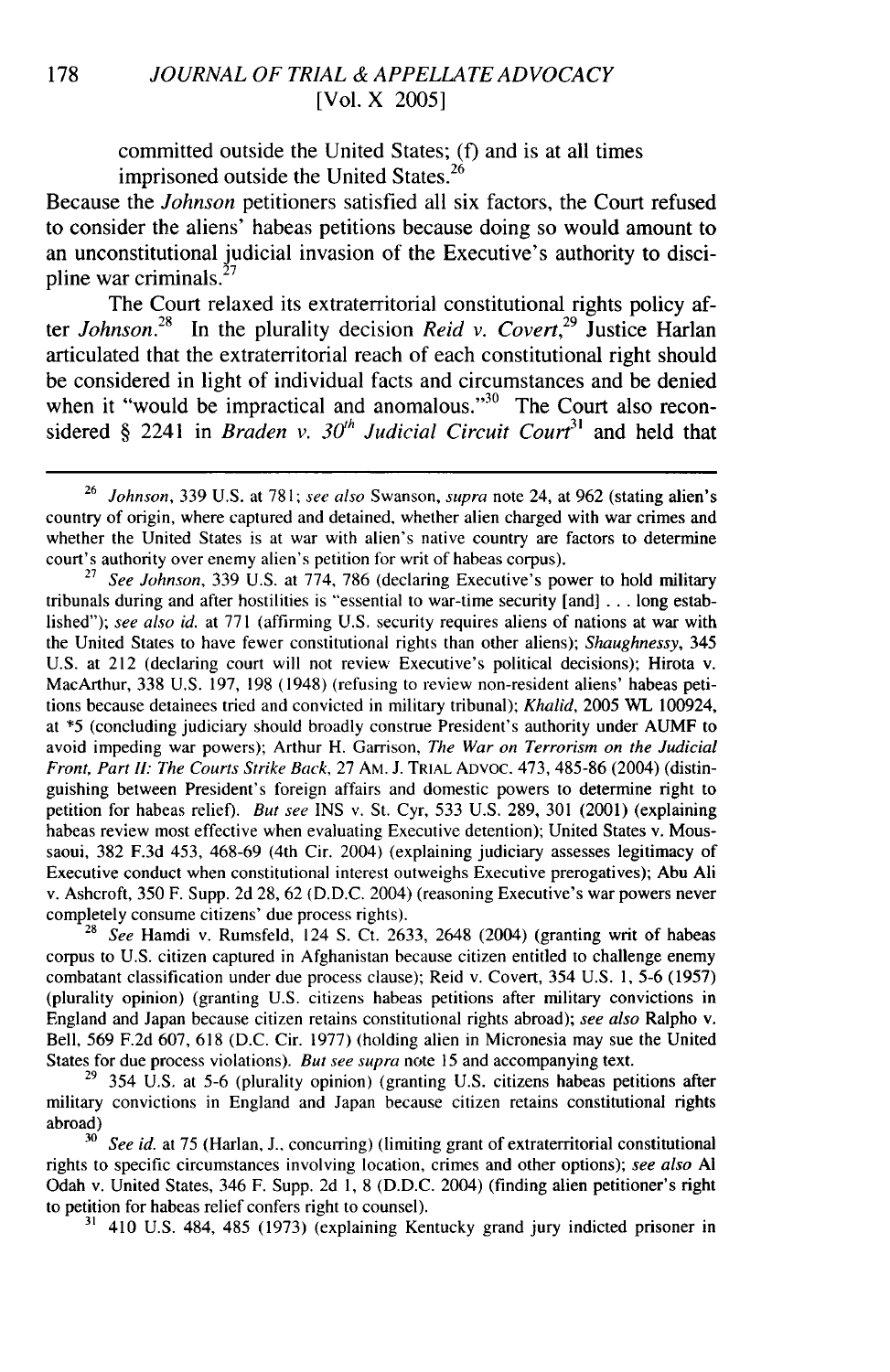where an American citizen is detained outside of the court's territorial jurisdiction, § 2241 only requires that the prisoner's "custodian can be reached by service of process."<sup>32</sup> The *Braden* Court distinguished *Ahrens* because the practical and financial complications involved in transporting alien prisoners great distances was not present in a citizen's domestic habeas petition.33 The Court granted certiorari in *Rasul* to determine if § 2241 precluded extraterritorial judicial review of Guantanamo alien detainee petitions for habeas relief.<sup>34</sup>

*In Rasul v. Bush,35* the Supreme Court considered whether an alien prisoner detained outside the territory of a United States District Court may petition the courts for a writ of habeas corpus under the federal habeas statute.<sup>36</sup> The *Rasul* Court held that alien prisoners who are detained, without additional Executive action, at the United States Naval Base in Guantanamo Bay, Cuba are constitutionally entitled to petition the District Court for the District of Columbia for writs of habeas corpus and that the district court has statutory authority under **§** 2241 to consider such petitions so long as the detainees' custodians are within the court's territorial jurisdiction.17 The Court distinguished *Johnson* because the *Rasul* petitioners did not satisfy the six determinative factors that constitutionally bar a habeas petition.<sup>38</sup> Furthermore, lack of physical presence within a sovereign U.S. territory is a question of statutory authority and does not per se nullify an alien's constitutional claims.<sup>39</sup> Accordingly, the Court held that the petitioners' claims are not disqualified under § 2241 because, pursuant to *Braden,* their custodian is within the District Court for the District of Columbia's territorial jurisdiction and the Naval Base at Guantanamo Bay is a "territory over which the United States exercises exclusive jurisdiction and control. $1.40$ 

Alabama who then filed petition for writ of habeas corpus in Kentucky district court).

<sup>&</sup>lt;sup>32</sup> *See id.* at 494-95 (reasoning federal habeas statute applies to petitioner's custodian because writ of habeas corpus compels the petitioner's custodian to act).

**<sup>&</sup>quot;** *See id.* at 495-97 (distinguishing concerns in *Ahrens* from present case).

<sup>&</sup>lt;sup>34</sup> Rasul v. Bush, 540 U.S. 1003 (2003).

**<sup>&</sup>quot;** 124 S. Ct. 2686 (2004).

<sup>36</sup>*See id.* at 2690 (articulating necessity for Court to consider federal courts' subject matter jurisdiction over aliens detained at Guantanamo Bay).

**<sup>37</sup>***See id.* at 2692, 2698 (reasoning judicial trend to expand scope of habeas review and need to evaluate Executive imprisonment supports holding that § 2241 requires only custodian's presence within court's territorial jurisdiction).

**<sup>38</sup>***See id.* at 2693 (affirming *Rasul* petitioners may constitutionally petition for habeas relief). Specifically, the *Rasul* petitioners deny any wrongdoing, are not enemy aliens, are not being tried by any tribunal, are not charged or convicted of a war crime and are detained in a prison in a territory "over which the United States exercises exclusive jurisdiction and control." *Id.*

**<sup>39</sup>** *See Rasul,* 124 **S.** Ct. at 2695 (holding absence from district court's territorial jurisdiction does not preclude constitutional right to petition).

*<sup>40</sup> See id.* at 2697-99 (emphasizing pragmatic approach rather than strict theoretical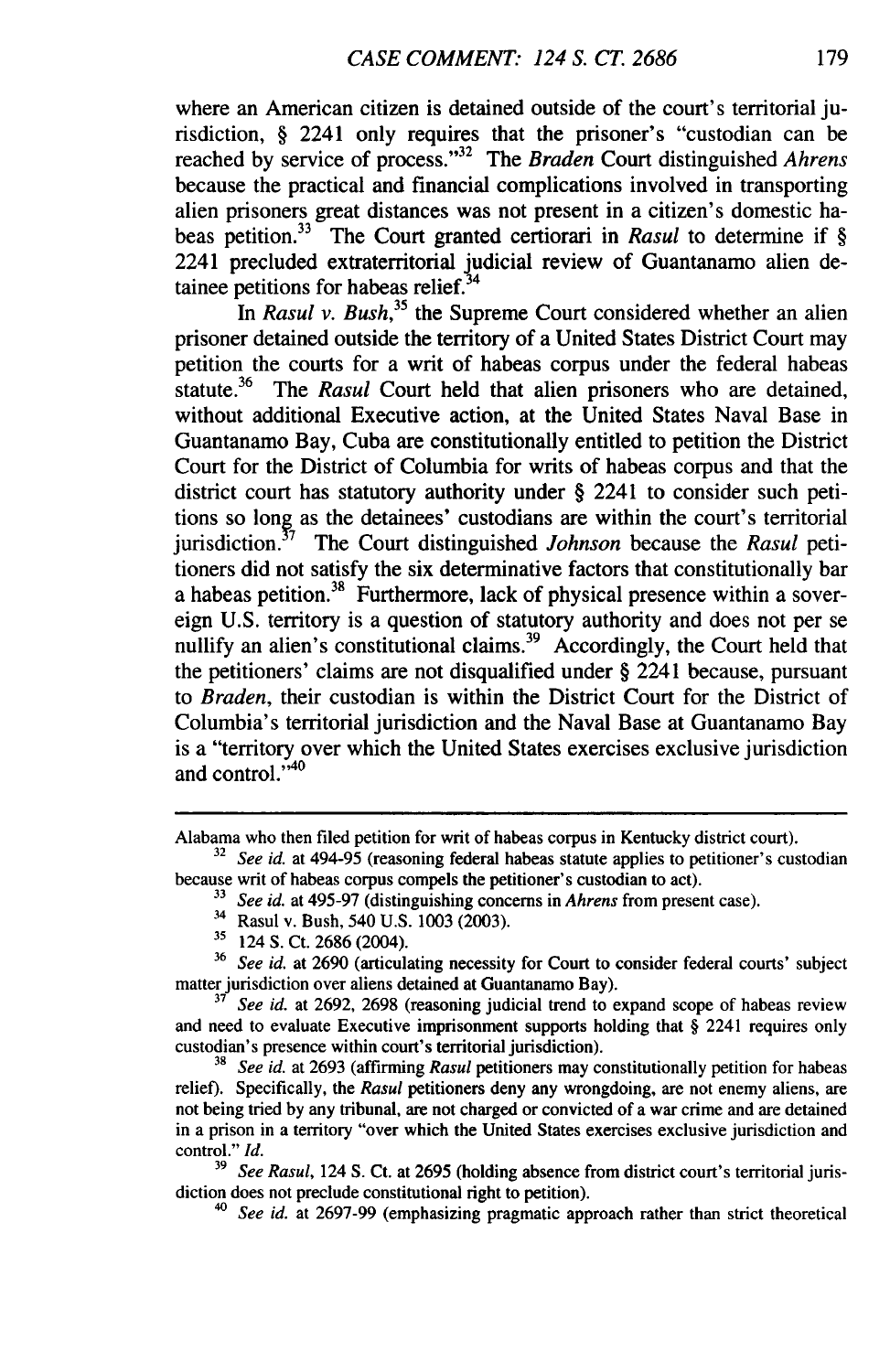## 180 *JOURNAL OF TRIAL & APPELLATE ADVOCACY* [Vol. X 2005]

Although Justice Kennedy agreed that the district court has subject matter jurisdiction to consider these prisoners' petitions for writs of habeas corpus, he opposes applying *Braden's* holding to all enemy aliens detained at Guantanamo Bay. $41$  Rather, Justice Kennedy posited that judicial review of such petitions depends upon the facts and circumstances of each case because "there is a realm of political authority over military affairs where the judicial power may not enter."<sup>42</sup> Nevertheless, Justice Kennedy concluded that the President's prerogative to exercise military powers lessens, and the need for judicial intervention increases, when prisoners are detained indefinitely within a United States territory.<sup>43</sup>

In *Rasul v. Bush,* the Court increased the likelihood of inconsistent findings in the lower courts because it allowed an alien detained at Guantanamo Bay to petition for habeas relief, but provided little guidance as to what extent the judiciary can expand aliens' constitutional rights.<sup>44</sup> For example, Judge Green, while presiding on the United States District Court for the District of Columbia, found that Guantanamo detainees properly alleged that their confinement violates due process under the Fifth

approach to determine whether territory under United States control). Cuba is a sovereign nation and the agreement between the United States and Cuba confers "complete jurisdiction and control" over the Guantanamo Bay Naval Base to the United States. *See id.* at 2696 (quoting Lease of Lands for Coaling and Naval Station, Feb. 23, 1903, U.S.-Cuba, Art. III, T.S. No. 418).

<sup>&</sup>lt;sup>41</sup> See Rasul, 124 S. Ct. at 2701 (Kennedy, J., concurring) (explaining majority confers statutory authority on district courts for overseas aliens' petitions for habeas relief).

<sup>&</sup>lt;sup>42</sup> *See id.* at 2699-700 (explaining Court must consider petitioner's nationality, location, enemy combatant status and whether granting writ would negatively impact military goals).

See id. (explaining United States exerts "unchallenged and indefinite control" over Naval Base at Guantanamo Bay and petitioners detained for two years without trial); *id.* (noting Executive's broad war powers do not insulate military affairs from judicial review). *But see Ex* parte Quirin, 317 U.S. **1,** 9 (1942) (denying U.S. citizen right to habeas relief because declared enemy combatant).

<sup>44</sup> *See In re* Guantanamo Detainee Cases, Nos. CIV.A.02-CV-0299CKK, CIV.A.02- CV-0828CKK, CIV.A.02-CV- 1130CKK, CIV.A.04-CV- 1135ESH, CIV.A.04-CV-1136JDB, CIV.A.1144RWR, CIV.A.04-CV-1164RBW, CIV.A.04-CV-1194HHK, 2005 WL 195356, at \*14 (D.D.C. Jan. 31, 2005) (inferring Supreme Court intended Guantanamo detainees have substantive constitutional rights because they can petition for habeas relief); Khalid v. Bush, No. CIV.1:04-1166, 2005 WL 100924, at \*7-8 (D.D.C. Jan. 19, 2005) (ruling statutory right to file for habeas relief does not automatically confer constitutional right to habeas relief); Abu Ali v. Ashcroft, 350 F. Supp. 2d 28, 39-40 (D.D.C. 2004) (articulating statutory authority to consider citizen's petition for release from Saudi Arabian jail independent of constitutional inquiry); *see also* **Al** Odah v. United States, 346 F. Supp. 2d 1, 5 (D.D.C. 2004) (allowing Guantanamo habeas petitioners right to counsel in habeas proceedings). *But see Rasul*, 124 S. Ct. at 2698 n.15 (stating, "petitioners' allegations ... unquestionably describe custody in violation of the Constitution or laws or treaties of the United States") (internal citations omitted).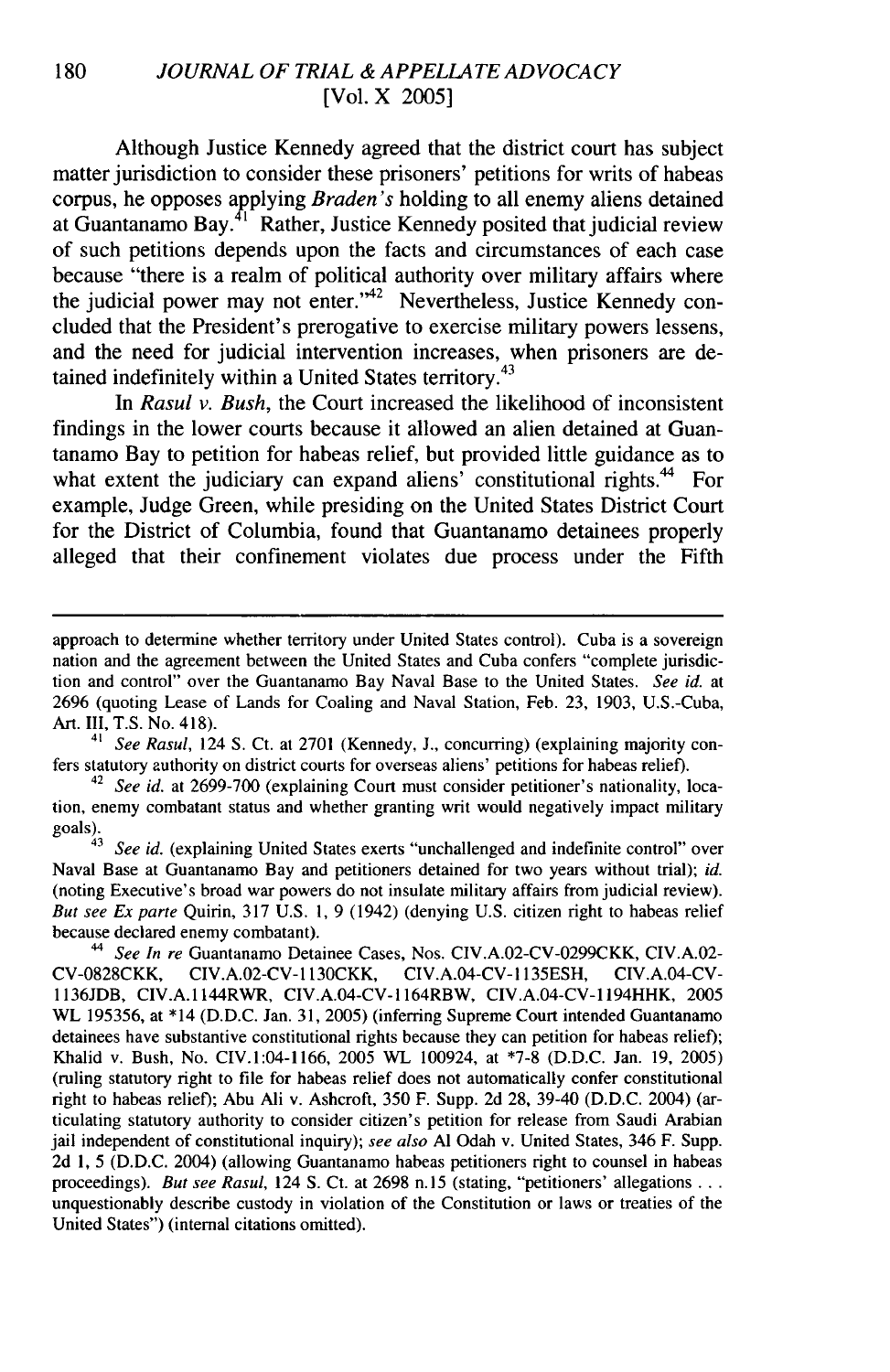Amendment.<sup>45</sup> Judge Leon, presiding at the same court, found that Guantanamo detainees do not have any due process rights.<sup>46</sup>

Additionally, the Court's conclusion significantly affects the separation of powers doctrine.<sup>47</sup> Federal courts, in light of the Executive's war powers, must now analyze overseas aliens' substantive constitutional rights, such as due process, right to counsel, compulsory process to obtain witnesses and attorney-client privilege.<sup>48</sup> These analyses are "impractical and anomalous" because they will likely result in compelling the military to transport aliens detained overseas for district court hearings, hindering military investigations with premature habeas litigation and releasing enemy aliens because the Department of Defense will not be able to reveal classified war information.<sup>49</sup> The *Rasul* holding also undermines executive intelligence used to capture enemy combatants because classified evidence must be produced in the courts to show cause for confinement.<sup>50</sup>

In *Rasul v. Bush,* the Court attempted to clarify the jurisdictional issues surrounding an alien's right to petition the courts for a writ of habeas

<sup>47</sup>*See Rasul,* 124 **S.** Ct. at 2699-01 (Kennedy, J., concurring) (positing Court strayed from *Johnson's* deference to Executive war powers to confine enemies); *see id.* at 2707 (Scalia, J., dissenting) (arguing Court's holding wrongfully imposes new found judicial review on Executive's war actions); *Khalid,* 2005 WL 100924, at \*4 (maintaining AUMF should be broadly interpreted to avoid infringing Executive's war powers); Swanson, *supra* note 24, at 981 (maintaining separation of powers doctrine allocates power to detain enemy combatants to Executive because judicial oversight could free terrorists or restrict Executive's negotiation powers). *But see* United States v. Moussaoui, 382 F.3d 453, 463-65 (4th Cir. 2004) (rejecting argument that compelling production of witnesses in military custody during war time violates separation of powers).

<sup>48</sup>*See Moussaoui,* 382 F.3d at 466-73 (examining witness immunity, separation of powers doctrine and government burdens to decide whether alien prisoner abroad can compel government to produce overseas enemy combatant witnesses); *In re Guantanamo Detainee Cases,* 2005 WL 195356, at \*18-21 (analyzing alien's private interest, government's interests and consequences of denying due process to conclude Executive's Combatant Status Review Tribunals violate due process requirements); *Khalid,* 2005 WL 100924, at \* 7 (analyzing Court's extraterritorial jurisprudence to declare *Rasul* does not grant overseas aliens in military custody substantive constitutional rights); *Abu Ali,* 350 F. Supp. 2d at 51- 57 (considering three *Rasul* opinions and Court's extraterritorial jurisprudence to find Executive may not deny citizen detained in Saudi Arabia due process).

49 *See* 28 U.S.C. § 2241(a) (1948) (requiring that district courts consider habeas corpus petitions "within their respective jurisdictions"); Johnson v. Eisentrager, 339 U.S. 763, 777 (1950) (setting forth six determinative factors to determine whether military detainee has constitutional right to petition for habeas relief); *In re Guantanamo Detainee Cases,* 2005 WL 195356, at \*8 (considering aliens' habeas petitions on its constitutional merits); Khalid,  $2005$  WL 100924, at \*6-8 (same); supra notes 24, 26, 30 and accompanying text.

*<sup>50</sup>See* Schumann, supra note 24, at 368-69 (asserting greater importance for military intelligence to gather secret information because War on Terror enemy combatants are hidden); cases cited *supra* note 24.

*<sup>45</sup> See In re Guantanamo Detainee Cases,* 2005 WL 195356, at \*34 (finding Guantanamo detainees alleged proper constitutional violations under Fifth Amendment).

<sup>46</sup>*See Khalid,* 2005 WL 100924 at \*6 (finding no grounds for Guantanamo detainees constitutional claims).